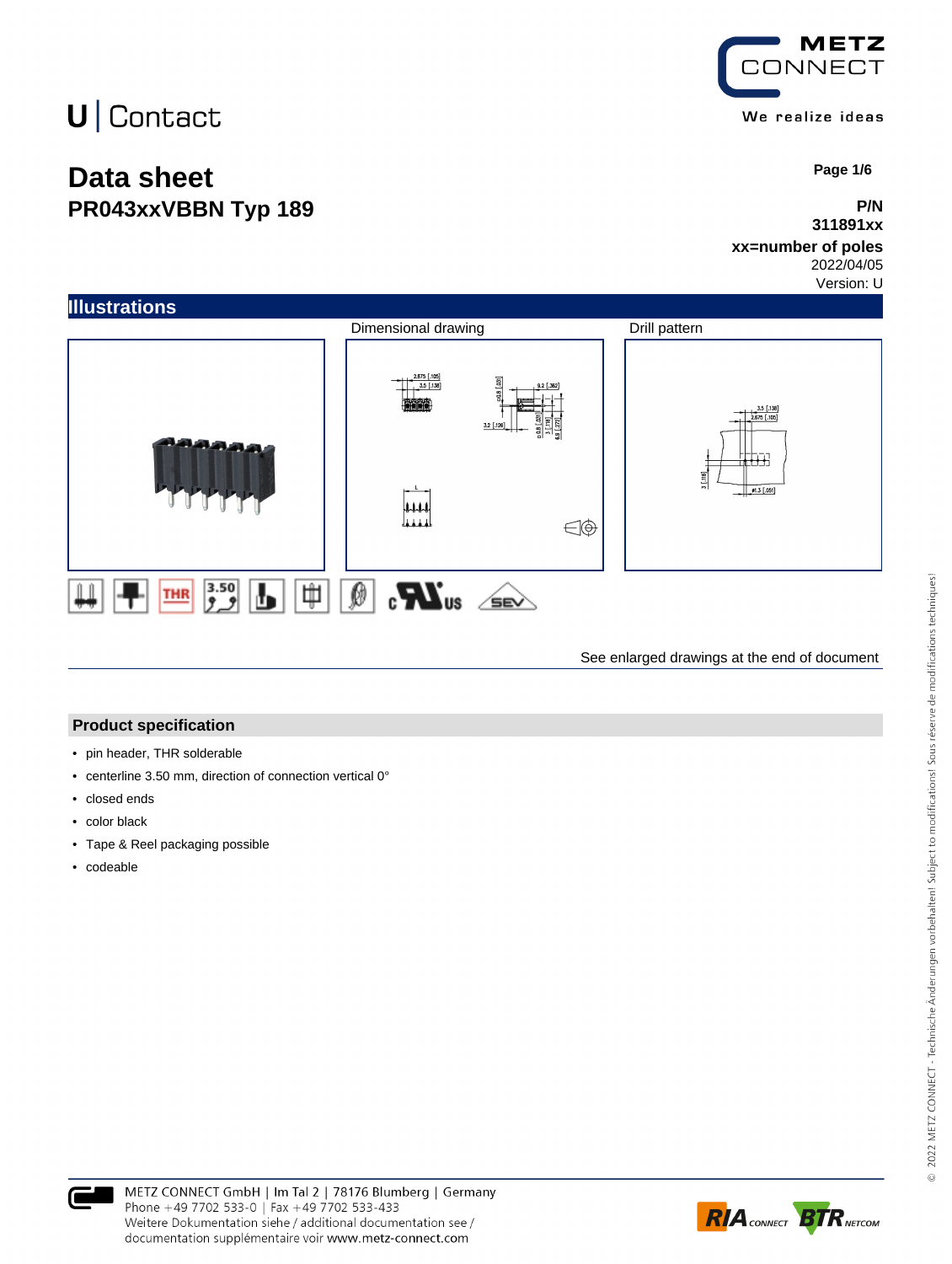**Technical Data**

### **Data sheet PR043xxVBBN Typ 189**



 **Page 2/6**

#### **P/N 311891xx**

### **xx=number of poles**

2022/04/05 Version: U

| <b>General Data</b>                |                                      |                |                |  |
|------------------------------------|--------------------------------------|----------------|----------------|--|
| Solder pin length                  | $3.2 \text{ mm}$                     |                |                |  |
| min. number of poles               | $\overline{2}$                       |                |                |  |
| max. number of poles               | 16                                   |                |                |  |
| Insulating material class          | <b>CTI 600</b>                       |                |                |  |
| clearance/creepage dist.           | $2.7$ mm                             |                |                |  |
| Protection category                | IP <sub>00</sub>                     |                |                |  |
| Rated current                      | 10A                                  |                |                |  |
| Overvoltage category               | $\overline{\mathbb{H}}$              | Ш              | Π              |  |
| Pollution degree                   | $\overline{3}$                       | $\overline{2}$ | $\overline{2}$ |  |
| Rated voltage                      | 200 V                                | 500 V          | 500 V          |  |
| Rated test voltage                 | $2.5$ kV                             | $2.5$ kV       | $2.5$ kV       |  |
| <b>Approvals</b>                   |                                      |                |                |  |
| V/A                                | 300 / 10                             |                |                |  |
| approval UL - File No.             | E121004                              |                |                |  |
| $1.5$ mm <sup>2</sup><br>SEV       | 130 V / 2.5 kV / 10 A / 0.8 x 0.8 mm |                |                |  |
| <b>Material</b>                    |                                      |                |                |  |
| insulating material                | PA66/6T                              |                |                |  |
| flammability class                 | $\overline{V}0$                      |                |                |  |
| contact pin material               | CuMg                                 |                |                |  |
| contact pin surface                | $Ni + Sn$                            |                |                |  |
| <b>Glow-Wire Flammability GWFI</b> | 960 °C acc. to IEC 60695-2-12        |                |                |  |
| <b>Glow-Wire Flammability GWIT</b> | 775 °C acc. to IEC 60695-2-13        |                |                |  |
| <b>REACh</b>                       | compliant                            |                |                |  |
| <b>Climatic Data</b>               |                                      |                |                |  |
| upper limit temperature            | 105 °C                               |                |                |  |
| lower limit temperature            | $-40 °C$                             |                |                |  |
| general                            |                                      |                |                |  |
| Tolerance                          | ISO 2768 -mH                         |                |                |  |

Solderability Acc. to IPC/JEDEC J-STD-020D-MSL 1



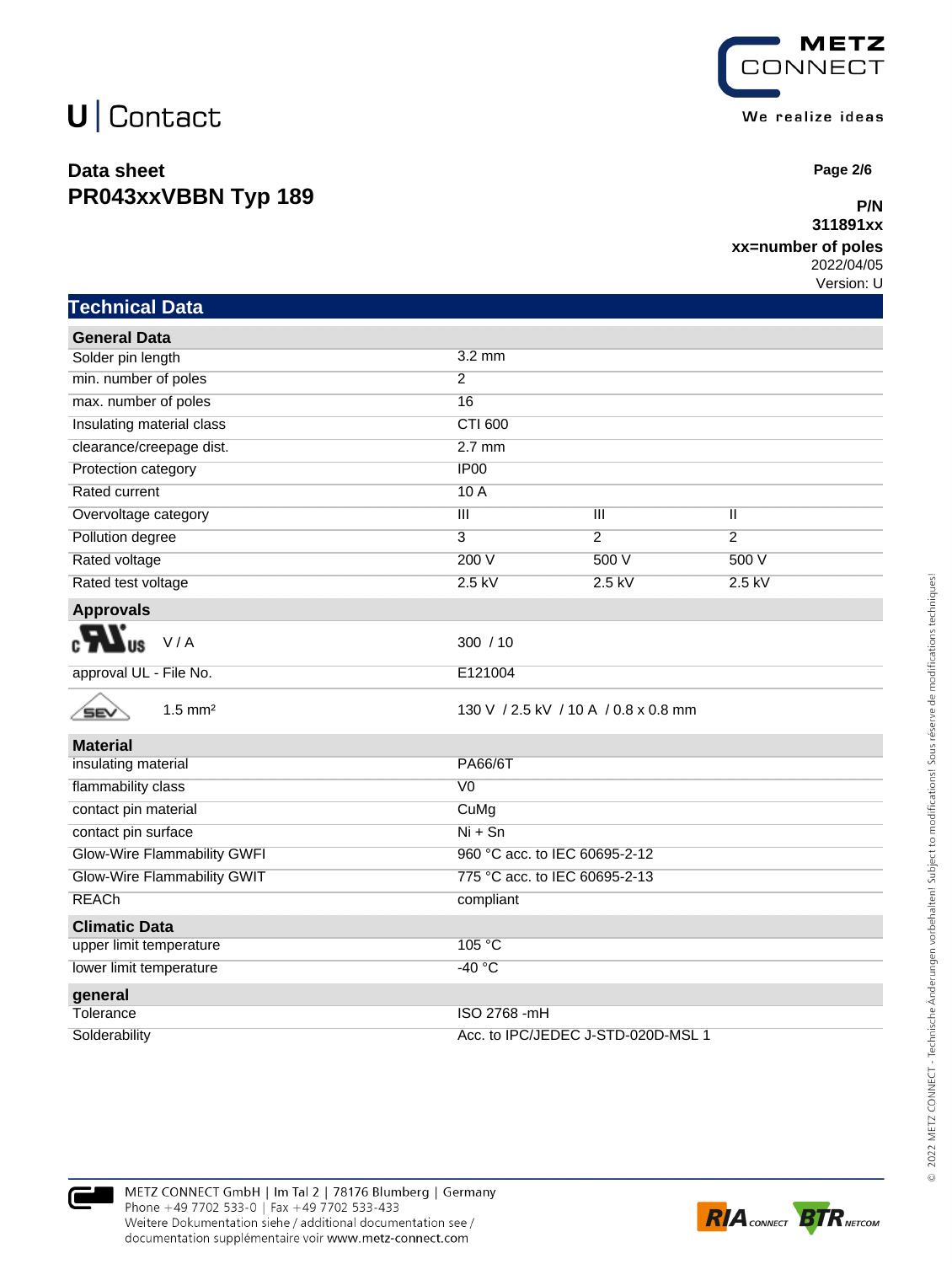### **Data sheet PR043xxVBBN Typ 189**



 **Page 3/6**

**P/N 311891xx**

**xx=number of poles** 2022/04/05

Version: U

| <b>Accessories</b> |                                                |
|--------------------|------------------------------------------------|
| P/N                | <b>Designation</b>                             |
| 720293-01-2        | Coding Star for pin header, centerline 3.81 mm |



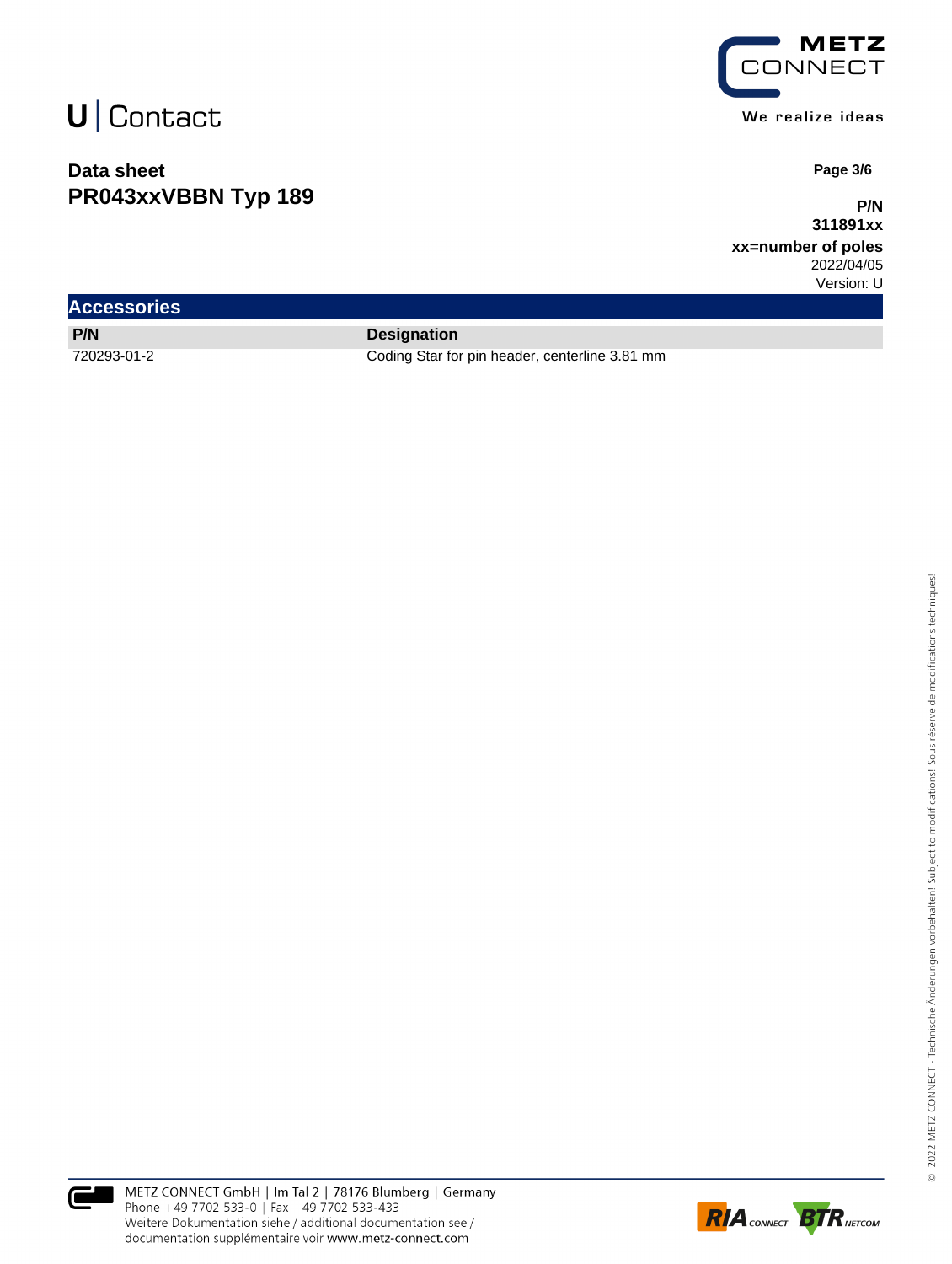### **Data sheet PR043xxVBBN Typ 189**



 **Page 4/6**

#### **P/N 311891xx**

### **xx=number of poles** 2022/04/05

|                       |                     | Version: U |  |  |
|-----------------------|---------------------|------------|--|--|
| <b>Counterpart of</b> |                     |            |  |  |
| P/N                   | <b>Designation</b>  |            |  |  |
| 310891                | FT143xxVBFC Typ 089 |            |  |  |
| 313391                | RP033xxVBLC Typ 339 |            |  |  |
| 316131                | RP043xxHBLD Typ 613 |            |  |  |
| 316141                | RP043xxHBLC Typ 614 |            |  |  |
| ASP043                | SP043xxVBNN ASP043  |            |  |  |
| ASP063                | SP063xxVGNN ASP063  |            |  |  |



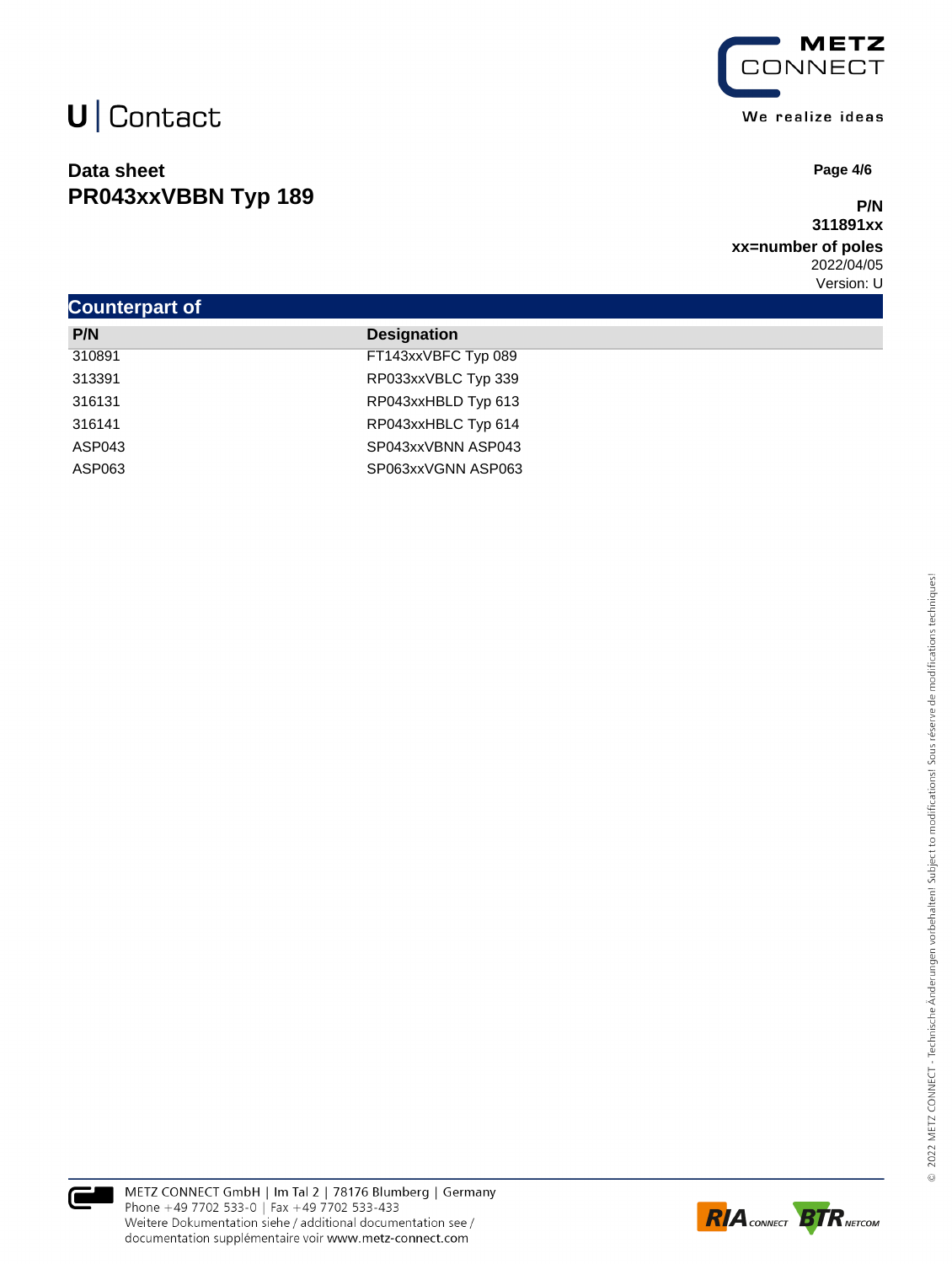### **Data sheet PR043xxVBBN Typ 189**



 **Page 5/6**

### **P/N 311891xx**

#### **xx=number of poles** 2022/04/05

Version: U



L=(pole size - 1) x centerline  $+ 5.35$  mm  $[0.211]$